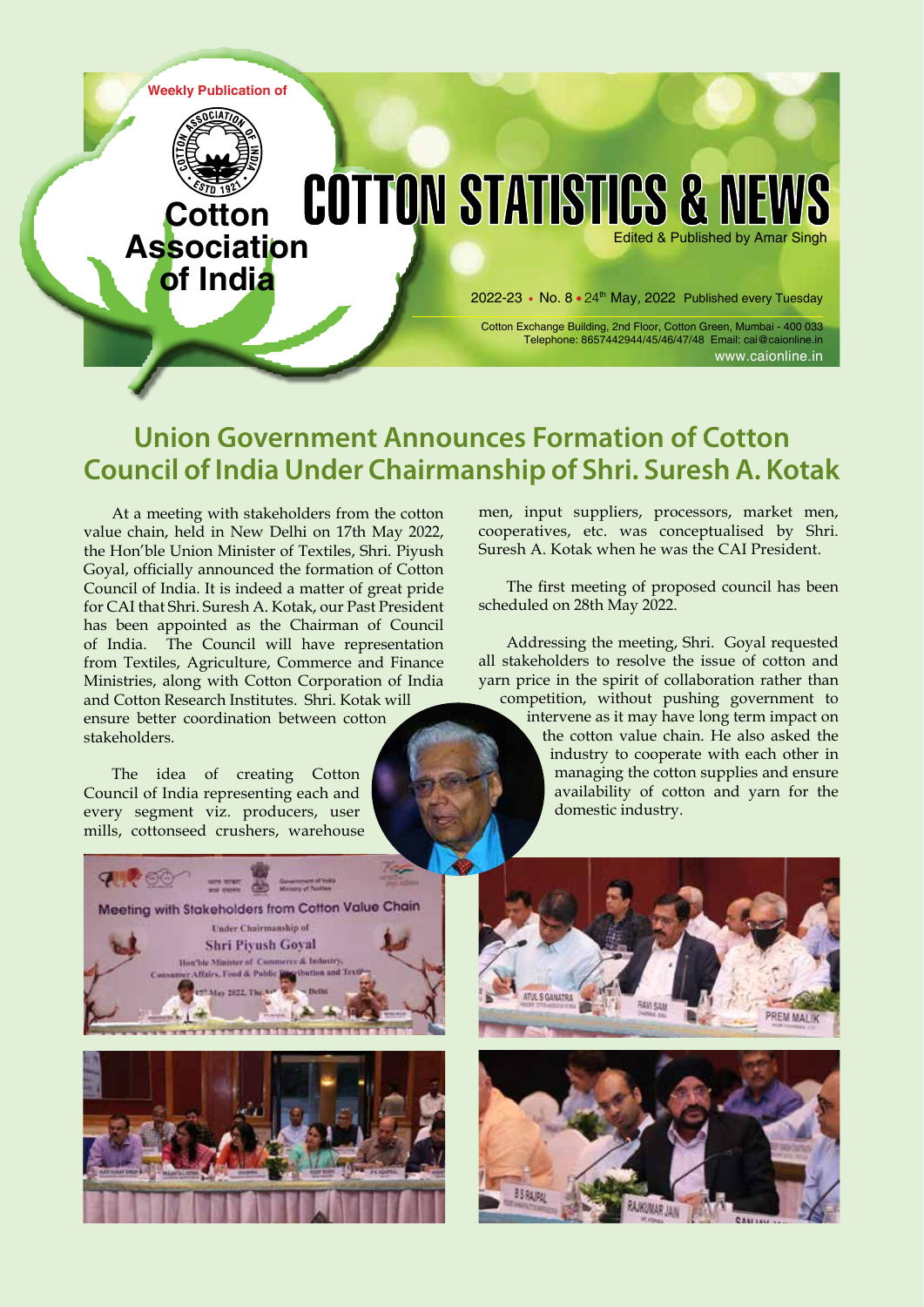# Harnessing The Potential of Cottonseed Oil for Import Substitution

*Dr. M.V.Venugopalan earned his Ph D in Agronomy and is currently* 

*serving as a Principal Scientist (Agronomy) and Head, Priority Setting, Monitoring and Evaluation Cell at the ICAR-Central Institute for Cotton Research, Nagpur, India. He specializes in cotton crop simulation modeling, participatory and perspective land use planning, carbon sequestration and highdensity sustainable* 



Dr. M. V. Venugopalan Smt. Vandana Satish Principal Scientist (Agronomy), Senior Technical Officer, ICAR-Central Institute for

 *Smt. Vandana Satish holds a Masters degree in Computer* 

> *Applications. Currently, she is working as a Technical Officer in the Priority Setting, Monitoring and Evaluation Cell and Krishi Vigyan Kendra at the ICAR-Central Institute for Cotton Research, Nagpur, India.*

*She specialises in database management*  **ICAR-Central Institute** Cotton Research, Nagpur for Cotton Research, Nagpur and web designing.

*cotton planting systems. He is an Executive Committee member of the International Cotton Researchers Association.*

In her budget proposal for 2022-23, the Hon'ble Finance Minister had stated, "To reduce our dependence on import of oilseeds, a rationalised and comprehensive scheme to increase domestic production of oilseeds will be implemented." In light of this, we analyse the present edible oil crisis and the role that cottonseed oil can play in making India selfsufficient in edible oil.

# **Global Edible Oil Scenario**

The Covid-19 pandemic triggered an economic slowdown, leading to a temporary decline in the global edible oil market to 206.4 mn tonnes in 2020 (Table 1). Palm oil, soybean oil, rapeseed oil and sunflower oil accounted for 87.4% of the total production. Experts suggest a quick turn around and the global edible oil market is likely to grow at a Compound Annual Growth Rate (CAGR) of 7.1% for the period 2021 to 2028. USDA estimates the production of vegetable/edible oil for 2021-22 as 214.8 mn tonnes against a demand of 211.8 mn tonnes. The global production of palm oil would be 76.8 mn tonnes (36% share), followed by soybean

oil at 61.7 mn tonnes (28.7 %). A marginal reduction in rapeseed/mustard oil production to 27.4 mn tonnes (12.7%) would be offset by an increase in sunflower oil production to 21.8 mn tonnes (10.1%) due to favourable crop in Eastern Europe and EU-27. However, the current Russia-Ukraine crisis is likely to disrupt the supply of sunflower oil.

#### **Domestic Edible Oil Scenario**

Edible oil is an indispensable commodity in Indian cuisine. India accounts for 5.5 % of the global production and 10.8 % of global consumption of edible oil. Currently, around 11.3 million tonnes of edible oil is produced in India with rapeseed, soybean, cottonseed and groundnut contributing 64.1% to the domestic edible oil pool (Table 1).

The per capita annual consumption of edible oil increased from 3.0 kg in 1950 to 14.2 kg in 2010-11 to 19.3 kg at present owing to changing life styles, higher disposable income and growing preference for fried and processed foods. Hence, despite impressive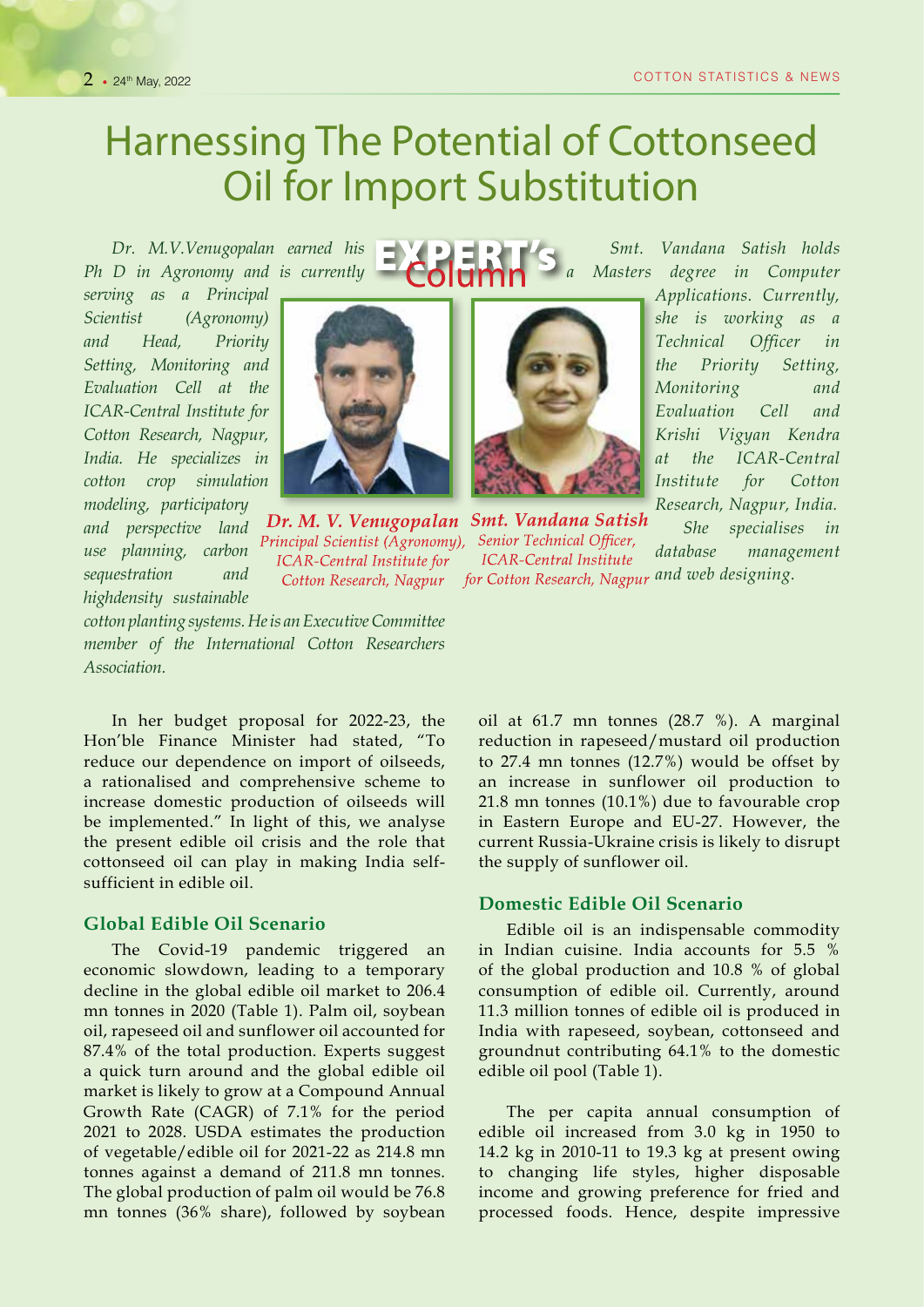|                       | World      |         |                                                            | India      |         |  |
|-----------------------|------------|---------|------------------------------------------------------------|------------|---------|--|
| Oil Source            | Production | % share | Major producing countries                                  | Production | % share |  |
| Palm oil              | 73.00      | 35.37   | Indonesia, Malaysia, Thailand,<br>Colombia, Nigeria        | 0.200      | 1.77    |  |
| Soybean oil           | 59.17      | 28.67   | China, United States, Brazil,<br>Argentina, European Union | 1.710      | 15.12   |  |
| Rapeseed              | 29.16      | 14.13   | EU-27, China, Canada,<br>India, Japan                      | 2.854      | 25.23   |  |
| Sunflower oil         | 19.09      | 9.25    | Ukraine, Russian Federation,<br>EU-27, Argentina, Turkey   | 0.062      | 0.55    |  |
| Groundnut<br>(peanut) | 6.44       | 3.12    | China, India, Sudan, Nigeria,<br>Myanmar                   | 1.283      | 11.34   |  |
| Cottonseed oil        | 4.81       | 2.33    | India, China, Brazil, Pakistan,<br>Turkey                  | 1.405      | 12.42   |  |
| Coconut oil           | 3.44       | 1.67    | Philippines, Indonesia, India,<br>Viet nam, Sri Lanka      | 0.474      | 4.19    |  |
| Olive                 | 2.92       | 1.41    | EU-27, Tunisia, Turkey, Morocco,<br>Syrian Arab Republic   |            | 0.00    |  |
| Others                | 8.38       | 4.06    |                                                            | 3.322      | 29.37   |  |
| <b>Total</b>          | 206.41     |         |                                                            | 11.31      |         |  |

#### **Table 1: Global and Indian Edible Oil Production (million tonnes) Scenario in 2020**

# **Fig 1: Edible Oil Scenario in India (figures in million tonnes)**



gains in production, the disproportionate rise in consumption is forcing the nation to import huge quantity of edible oil (Fig. 1).

Until the mid-1970's, India was largely selfsufficient in edible oils and the import was less than 0.1 mn tonnes/annum. Later, there was a chronic shortage of edible oil and imports surged. The Technology Mission on Oilseeds launched in 1986, helped increase production and reduce dependence on imports. In 1993-94, the imports were only 2% of the total consumption. After the signing of WTO agreement in 1994, import of edible oil was liberalised and today 55-60% of the consumption is met through imports.

# **Present Edible Oil Crisis in India**

India is currently the world's largest edible oil importer. The annual edible oil demand is around 24 mn tonnes and only 10-11.5 mn tonnes is produced in India and the remaining is imported. During 2020-21, despite a stagnation in consumption, India imported 13.1 mn tonnes of edible oil valued at Rs. 1.17 lakh crore. Palm oil sourced from Indonesia and Malaysia forms 60% of our imports. Other imported edible oils include, soybean oil (25%) from Argentina and Brazil and sunflower oil (12%) from Ukraine,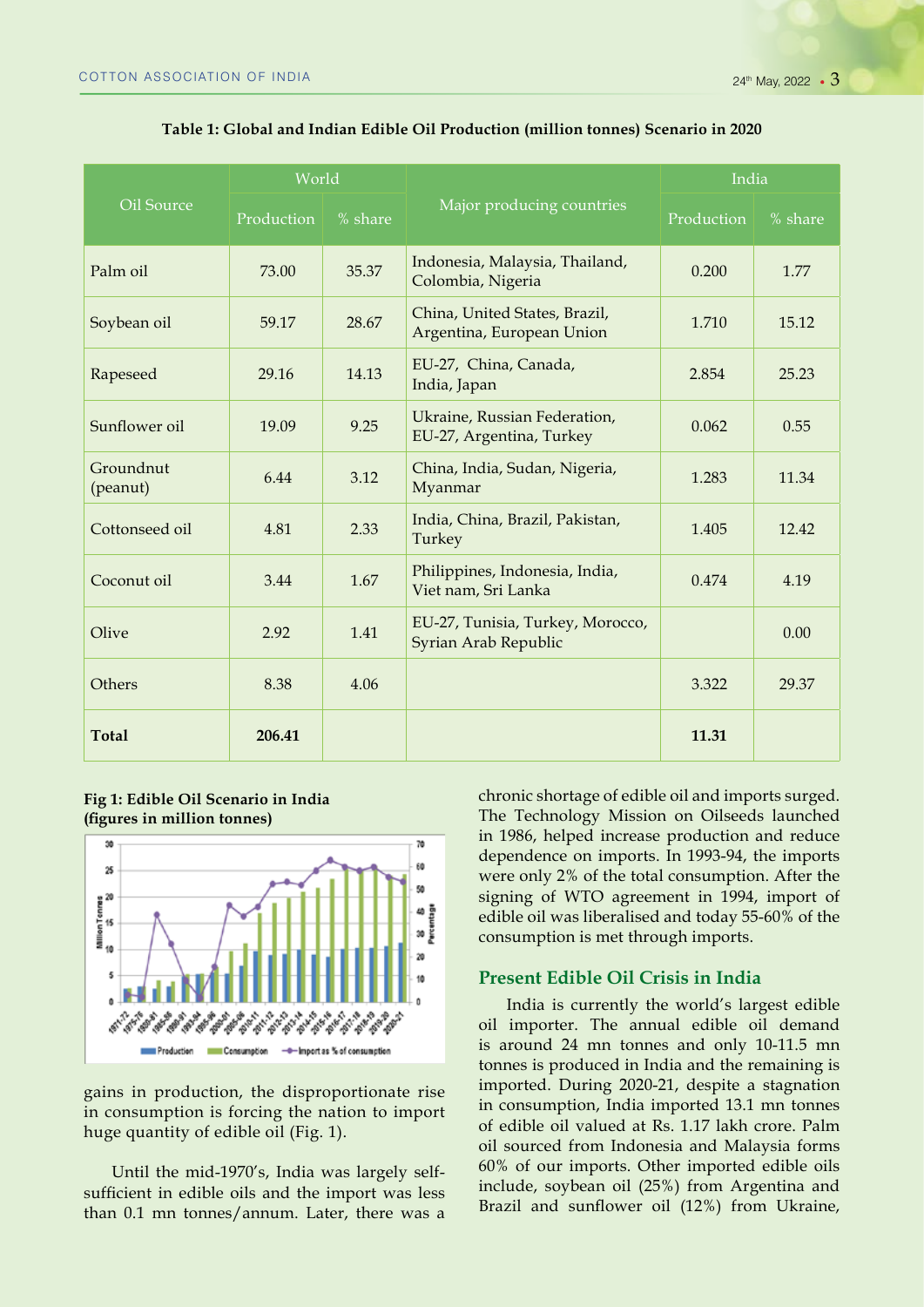Russia and Argentina. Unfavorable weather conditions and labour shortage in major oil seed exporting nations has spiked international oil prices and worsened the edible oil crises in India. The current Russia-Ukraine crises is also likely to cast a shadow on sunflower oil imports, at least in the short run. Indonesia's recent flip-flop on export policy of palm oil is another reason for concern. Consequently, there was an average hike of 30-35% in the price of edible oil during the quarter ended March 2022.

### **Cottonseed Oil- History, Contribution to Oil Basket, Properties, Health Benefits, Etc.**

Historical evidences indicate that crushed cottonseed oil was traditionally known for its medicinal value rather than culinary use. In the US, cotton seeds were considered as garbage or pollutant. Later it was used as manure or was fed to cattle. Dr. William Otto, a physician and surgeon first produced cottonseed oil in the US in 1768 for pharmaceutical use. In 1799, Charles Whiting of Massachusetts, US, received the first patent for inventing the process of oil extraction from cotton seed. In 1829, Francis Follet from Petersburg, Virginia obtained a patent for hulling of cotton seed for oil extraction. In 1833, the first cottonseed oil mill was established in Natchez, Mississippi. The oil was initially used to replace whale oil used in lighting lamps. Later, it was used as a lubricant for machinery and for the manufacture of soap. In 1911, Proctor and Gamble commercialised hydrogenated cottonseed oil Crisco (vegetable shortening that could be used in place of lard). In India, the first cottonseed oil mill was established at Navsari, Gujarat in 1914. In the 1950s, a link was established between consumption of cottonseed oil and infertility and further investigations attributed this to Gossypol present in unrefined cottonseed oil. In modern times, Gossypol is removed during the refining process. The cottonseed oil industry has made remarkable progress since then and is today a major source of edible oil globally.

Cottonseed oil has several health benefits and is preferred by the food industry due to its distinct properties. It is

- rich in antioxidant tocopherol (Vitamin E)
- has a long shelf life
- is naturally hydrogenated
- has an ideal ratio of saturated (palmatic and stearic acid) and unsaturated (oleic, lixoleic and linoleinic) fatty acids and hence is heart healthy.
- is a preferred medium for deep frying, both for baking and salad dressing.

### **Cottonseed Oil Scenario**

As per reports of Indian Central Oilseeds Committee, during 1954-55, around 56,687 tonnes of cotton seeds were crushed to produce 6934 tonnes of crude cottonseed oil. During this period, less than 5% of the cotton seed produced in India was crushed for oil extraction whereas it was around 89% in the US. Time series data on global and Indian cottonseed oil production is depicted in Fig 2. During the last 60 years, the cottonseed oil production in India witnessed a 16-fold increase from 0.09 mn tonnes in 1961

**Fig. 2: Global and Indian Cottonseed Oil Production (million tonnes)** 



*Data source: https://www.fao.org/faostat/en/#data/QCL*

to 1.41 mn tonnes in 2020 at a CAGR of 4.7 %. During the same period the global cottonseed oil increased 2.20 mn tonnes to 4.81 mn tonnes at a CAGR of 1.3 %.

Today, India (1.38 mn tonnes) is the largest cottonseed oil producer followed by China (1.37 mn tonnes), Brazil (0.656 mn tonnes) and Pakistan (0.392 mn tonnes). Together these countries account 74.1 % of the global cottonseed oil production (Year of Estimate: 2021 Source: https://www.indexmundi.com/agriculture/ commodity=cottonseed-oil&graph=production)

Cottonseed oil accounts for only 2.3% of the total global vegetable oil production. However, in India it is the third largest contributor (12.4%) to the domestic edible oil production pool, superseded only by rapeseed / mustard (25.2%)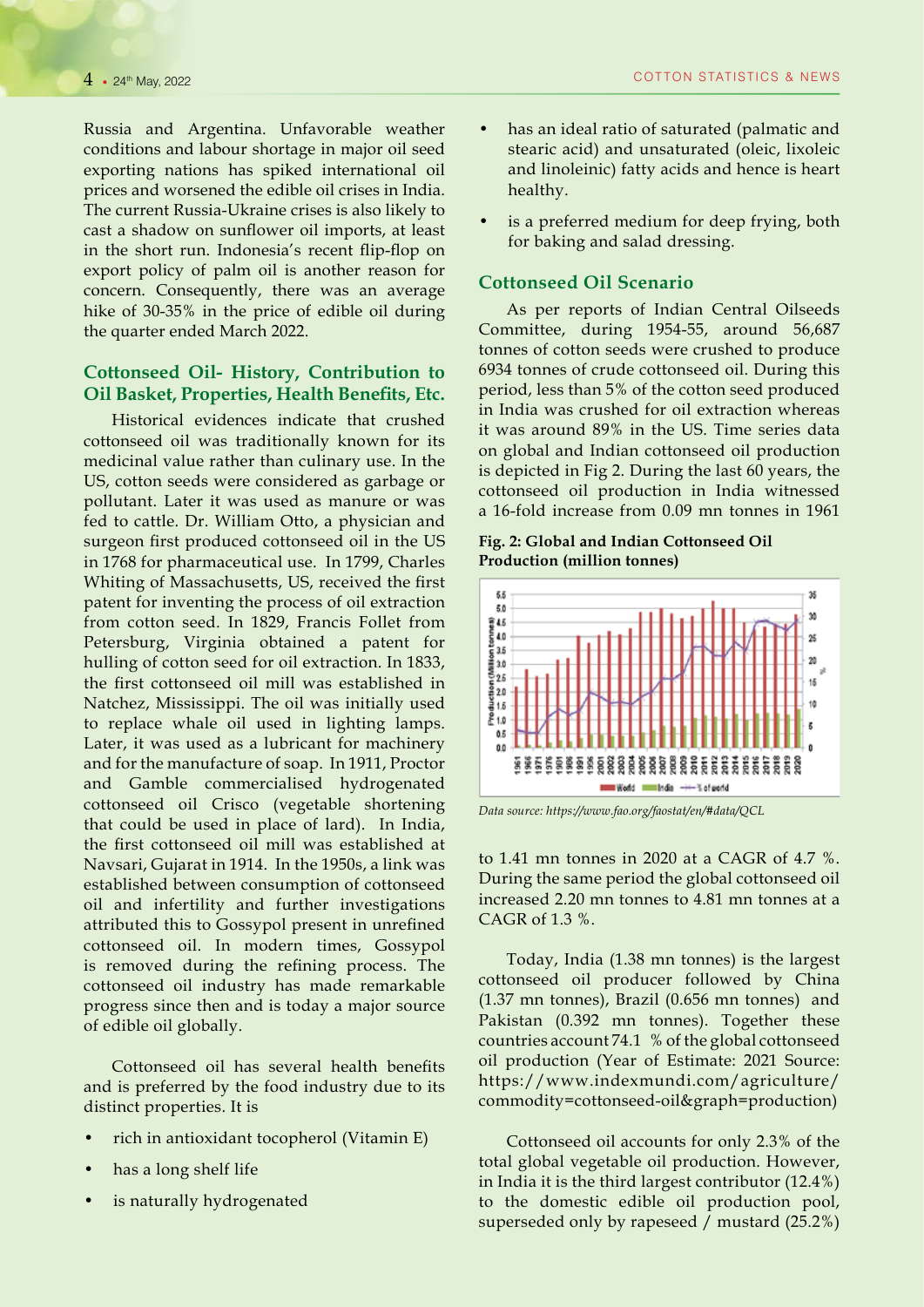#### **Fig. 3: Cottonseed Oil Production in Different States of India (2020-21)**



*Source: Malik A. (2020). Marketing insights of on cottonseed oil. SEA-AICOSCA cotton seed conclave 2020 (Webinar). http://seaofindia.com/downloads/Mallick.pdf*

and soybean (15.12%). The current (2020) global market for cottonseed oil is estimated at 3.7 billion USD and it is expected to grow at a CAGR of 1.9% to reach 4.2 billion USD in 2027.

Gujarat, Maharashtra, Telangana, Rajasthan and Haryana are the main cottonseed oil producing states, together accounting for 78% of the total production (Fig 3). Most of the oil produced is used for edible purpose primarily for Vanaspati and as refined cooking oil and around 5% is diverted for manufacture of soap. Around half the cottonseed oil produced is consumed in Gujarat. The market share of cottonseed oil is 74% of all oils consumed in Gujarat. Refined cottonseed oil is also gaining popularity in Maharashtra and Andhra Pradesh. It is the most preferred oil by the organised food industry due to its unique frying properties.

# **Avenues To Increase Cottonseed Oil Production**

About 95% of the cotton seed is traditionally processed wherein the whole ginned seed is directly crushed without delinting and dehulling. Consequently, the recovery of oil is low, only 11-12%. The oil recovered is also dark coloured and low in quality. Approximately 7-8 lakh tonnes of oil is lost per annum due to inefficient processing.

Lint is the primary product of ginning and cottonseed is a secondary or by-product. Hence, proper care is not taken at ginneries during handling and storage of ginned seeds. It is stored in the open, exposed to vagaries of nature and often gets infected by fungus during storage. Ginneries must be sensitised to take care of cotton seeds as a co-product and not a by-product. Cotton seeds should be scientifically processed for oil extraction. This involves delinting of seeds to separate linters, decortications to separate hull and kernel. Oil is then extracted from the kernel using mechanical expeller wherein the recovery is around 16% or through solvent (hexane) extraction where the recovery is 18%. The crude oil is refined to remove free fatty acids and gossypol.

Currently, about 6.2 mn tonnes of lint is produced, correspondingly around 12.4 mn tonnes of cotton seed is available. Front line demonstrations across the country have repeatedly demonstrated that with the adoption of available technologies, a 20% increase in productivity is achievable. At constant area, this translates to 7.44 mn tonnes of lint and 14.88 mn tonnes of cotton seeds per annum. If the entire quantity of scientifically processed, even with a moderate oil recovery of 16%, 2.38 m tonnes of cottonseed oil could be produced. This is 0.975 mn tonnes more than the current production. However, to realise this:-

a) Concentrated efforts are needed to enhance productivity by disseminating improved production technologies.

b) Ginneries must be modernised and sensitised to handle and store ginned cotton seeds scientifically.

c) Cotton seed processing plants should be incentivised and economically supported to produce all the value-added products viz – linter, hull, cottonseed oil, cake. Currently, the scientific processing is not economical for standalone oil crushing units. This industry is highly decentralised and fragmented. Scientific oil interaction is often not economically attractive for small entrepreneurs.

Interventions to boost the cotton production and processing sector will go a long way in boosting cottonseed oil production, reduce our dependence on imported edible oil and make Bharat 'Atmanirbhar' in edible oil.

*(The views expressed in this column are of the authors and not that of Cotton Association of India)*

---------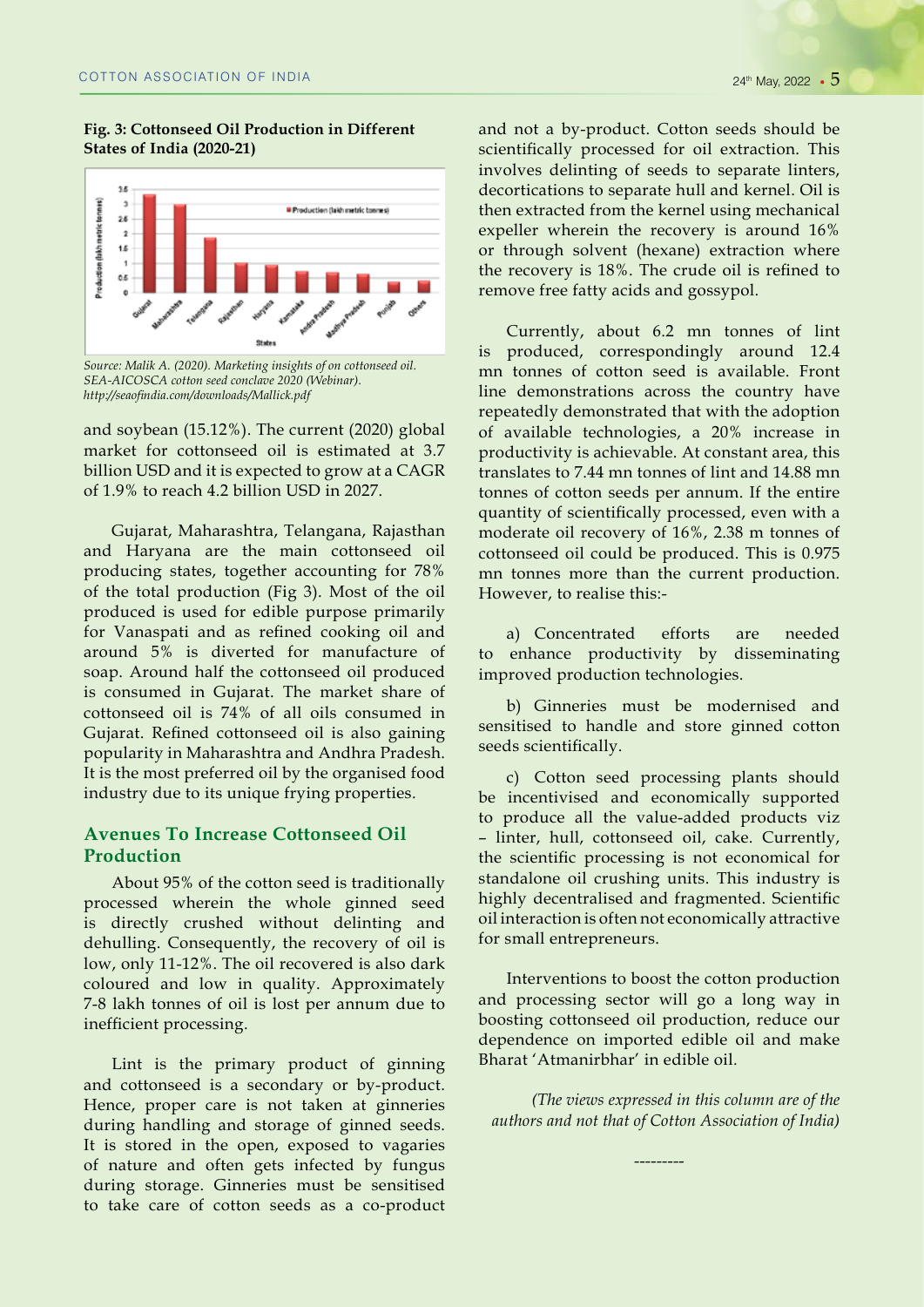# Envisioning the Cotton Revolution in India

*(....Contd. from Issue No. 7 dated 17 May 2022)*

*Dr. Siddhartha Rajagopal is currently working as the Executive Director of The Cotton Textiles Export Promotion Council (TEXPROCIL). Having majored in Political Science with specialization in international economic relations and obtained a Doctorate in Strategy and Operations Management, Dr. Rajagopal has vast experience of over 3 decades in matters relating to International trade in textiles and* 

*clothing. During the course of his* 

*sector, he has been a member of* 



Dr. Siddhartha Rajagopal Executive Director, The Cotton Textiles career in the textile and clothing Export Promotion Council [TEXPROCIL] visits of trade delegations and

*and has been actively associated with bilateral consultations/negotiations with the USA, European Union and the WTO. Dr. Rajagopal has also been instrumental in defending India's interest against trade restrictive measures and conceiving export promotion schemes and market development strategies for the garment and textile sector. He has organized* 

> *India's participation in several international trade fairs and*

*has had the opportunity to travel* 

*several Government delegations/negotiating groups* 

The comparative data on exports of Indian cotton textile items to the world is shown here:

| India's Cotton Textile Exports to the World<br>(Value in USD Million) |                   |                   |                |               |                           |  |  |  |  |
|-----------------------------------------------------------------------|-------------------|-------------------|----------------|---------------|---------------------------|--|--|--|--|
| FY                                                                    | Cotton<br>Madeups | Cotton<br>Fabrics | Cotton<br>Yarn | Raw<br>Cotton | Cotton<br><b>Textiles</b> |  |  |  |  |
| $2001 - 02$                                                           | 126               | 843               | 1.342          | 48            | 2,360                     |  |  |  |  |
| $2020 - 21$                                                           | 3,957             | 2,005             | 2,806          | 1,897         | 10,665                    |  |  |  |  |
| CAGR<br>2001-02<br>to 2020-21                                         | 20%               | 5%                | 5%             | 33%           | 9%                        |  |  |  |  |

Cotton being the king of all eco-friendly fibres, India has been encouraging cotton through various schemes including technology mission on cotton, minimum support price, export benefits, etc. Cotton sector (agriculture, ginning/pressing and trade) alone provides employment to 40 million people in the country and has been a significant contributor to the country's growth in exports.

Government of India has been rendering support to the cotton textile sector through initiatives such as:

- Minimum Support Price to sustain the area under cotton and maintain fair average quality
- Encouraging the consuming mills to increase farm participation through contract farming
- Promoting specialty cotton such as organic cotton, ELS cotton, naturally coloured cotton

*extensively the world over.*

• Making available the low-cost financing schemes for purchase of farm equipment, better quality seeds, eco-friendly pesticides and organic manures/fertilizers has enabled the farmers in most of the areas to double their net income, apart from addressing a greater level of cotton contamination and pest infestation problems at farm level.

The Ministry of Textiles is also in the process of formulating a New Textiles Policy with a vision to develop a competitive textile sector in India which is modern, sustainable and inclusive with special focus on fibre neutrality, by developing non-woven textiles, MMFs, technical textiles along with the continued promotion of natural fibres across the country.

#### **Increase Share of Value-Added Exports**

Cotton as sustainable fibre ends up being spun, woven, and finally transformed into value-added products. Each strain of cotton has its own unique property and history. Choosing a specific variety, allows a new USP being added to the end-use products, and improves the associated value.

Cotton varieties, popular across the globe including Pima (Peru and Australia), Supima (America), Giza and Egyptian (Egypt), Sea Island (South Carolina), Upland (Mexico), Zimbabwe and CmiA (Africa) are increasingly being demanded for their specific properties – tensile strength, staple length and end-finishing (fine or coarse).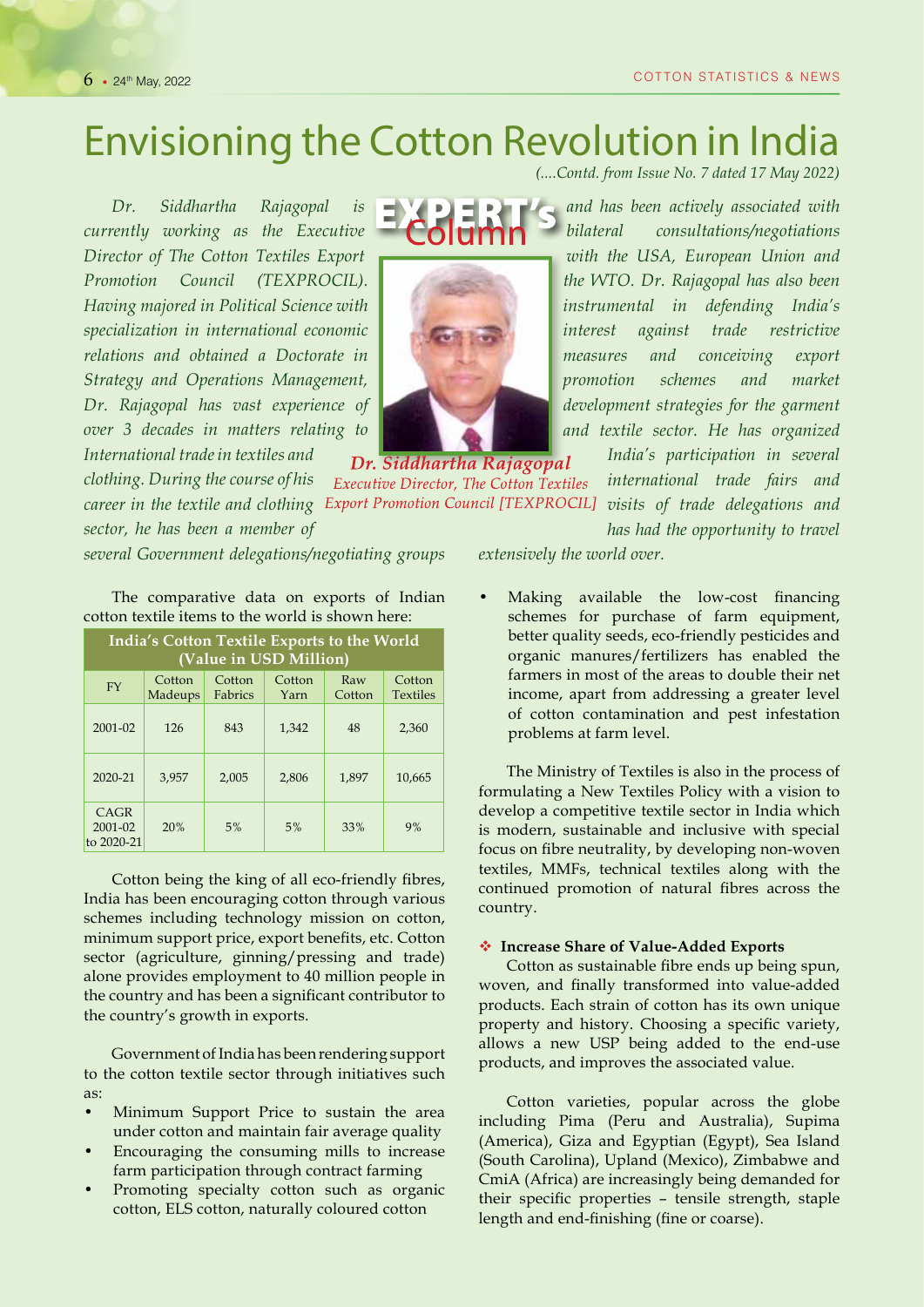The Government has recently allowed dutyfree imports of cotton for a limited period to ensure that the value addition in textiles remains unabated and share of value-added exports can be increased further.

Efforts are also being undertaken in India to strengthen the Unique Selling Proposition (USP) of popular varieties like Shankar-6, DCH and develop capabilities in production of Extra Long Staple Cotton.

#### **Branding Indian Cotton**

Government of India, has launched India's premium cotton termed "Kasturi Cotton". This will help textile manufacturers and exporters get better price realisation for the products in the international markets. The Kasturi Cotton brand will represent parameters like whiteness, brightness, softness, purity, lustre and uniqueness. Also, it would enable the Indian cotton value chain to improve quality and emerge as one of the best in the world.

#### ◆ Focus on Organic Cotton

With 51% share, India is the largest producer of organic cotton in the world. Apparel manufacturers are slowly switching a percentage of their production to organic cotton-based products following a shift in consumer demand. Organic fibres and textiles produced in India are being consumed by prestigious companies in Europe and the US, especially in women and kids wear. The country needs to focus on highlighting the sustainability aspects of cotton of Indian origin. With the increasing awareness, this segment is expected to pick up quickly and is anticipated to grow at a CAGR of 10% in coming future.

#### **❖** Improve Traceability

Considering its natural properties and popularity amongst consumers, the cotton fibre in recent times, has become associated with various social projects like 'Clean cotton' or 'Clear cotton' which are seeking to eradicate child labour and forced labour from the cotton, textile and garment sectors.

In the new era – wherein 'Consumer is the King' – terms like 'Better cotton', 'Organic cotton', 'Sustainable cotton', and the taxonomy 'Quality cotton', are increasingly seeking ways to meet environmental responsibility of the fibre. The core idea is to improve traceability to the origin of the fibre and increase circularity of its remnants.

This involves envisaging the programs dedicated to changing the way 'cotton', one of the world's most widely traded commodities, is farmed and marketed. These programs connect growers, manufacturers and consumers to develop a high-quality fibre without using toxic pesticides and herbicides in agriculture. Once marketed, modern technological means are deployed for confirming traceability to the product origin and ensuring circularity by focusing on the extent of biodegradability achieved and increased recycling practices across the entire product cycle.

#### **Indian Cottons – The Way Forward!**

As the largest producer of cotton in the world, India has now become "a leader" in setting the prices and demand trends for cotton as well as cotton textiles worldwide. Even in India, cotton and cotton textile exports are steadily growing. However, with the increasing focus on MMF and non-cotton textiles, the country is less likely to remain a cotton surplus country for many more years.

The country has made a beginning with branded ELS cotton 'Kasturi'. However, the plantation program for increasing acreage and trial runs to improve yield per hectare should start quickly as the price of ELS cotton is seen rising.

Tracing has received a lot of attention in the context of the ban on Xinjiang cotton by the USA. For India to take advantage of the situation, the country requires to attain self-sufficiency in terms of availability of product in abundance for consumption. India cannot claim to be surplus in cotton anymore, therefore, it needs to improve yield per hectare and quality of seeds, as consumption is going up.

The best thing that can happen to cotton is that the domestic textiles industry is able to expand more to consume all our cotton for value added products. However, all growth factors and sustenance in the cotton economy are highly dependent on cotton prices in India.

The time is right for the country to recognise the contribution made by millions of smallholder cotton growers, cotton scientists, ginners, spinners, yarn manufacturers and businesses to the cottontextile value chain and the country's economic development.

With serious stakes in cotton exports, India must come forward in focusing on sustainable cotton production as there is no time to look back. The only option is to look ahead with confidence and optimism.

*(The views expressed in this column are of the authors and not that of Cotton Association of India)*

---------